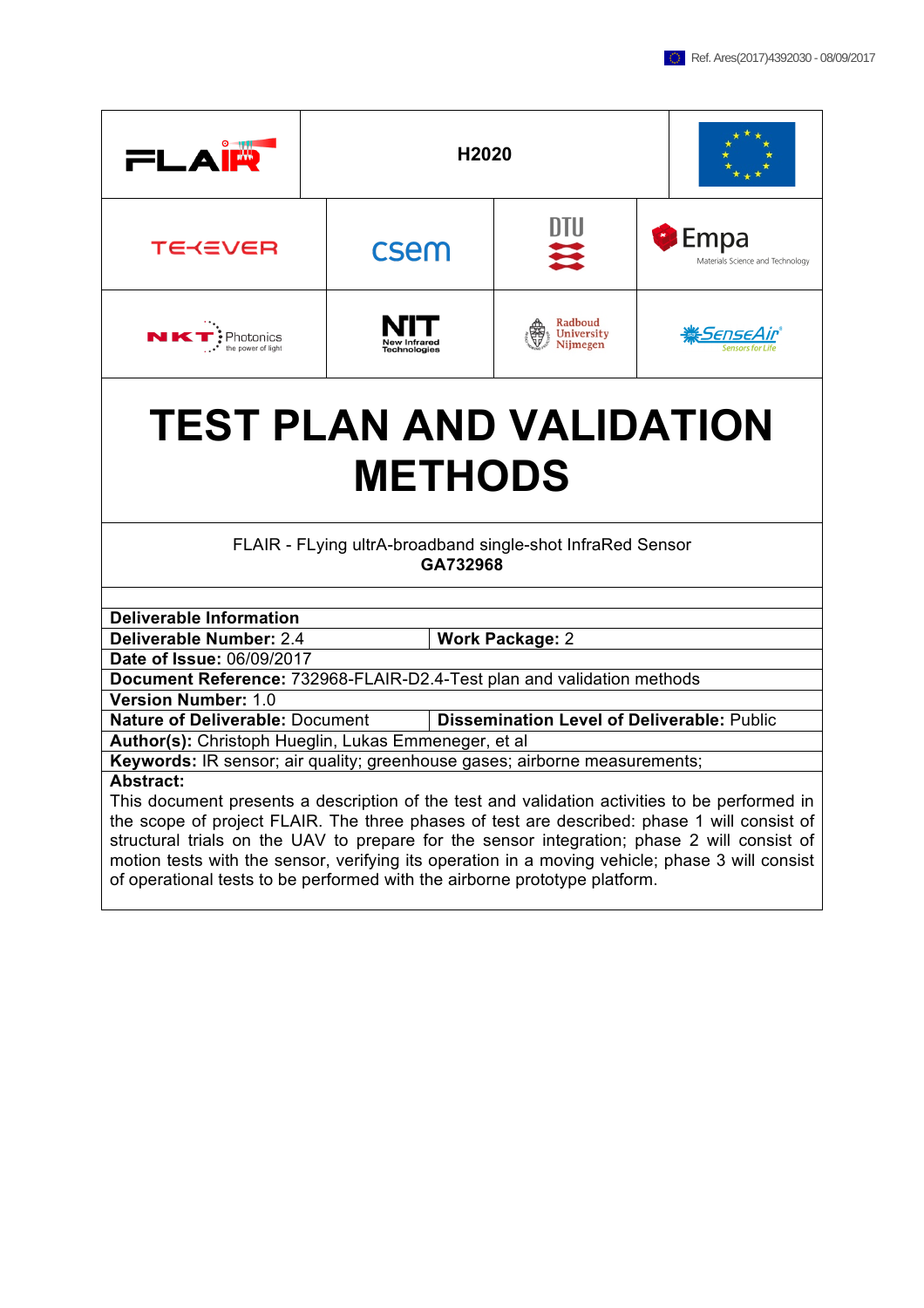



### **Document History**

| <b>Date</b> | <b>Version</b> | <b>Remarks</b>                            |
|-------------|----------------|-------------------------------------------|
| 10/05/2017  | 0.1            | repost structure and first draft document |
| 11/08/2017  | 0.2            | first complete draft version              |
| 25/08/2017  | 0.3            | second draft version                      |
| 06/09/2017  | 1 በ            | final version                             |

### **Document Authors**

| <b>Entity</b>     | <b>Contributors</b>   |  |
|-------------------|-----------------------|--|
| <b>EMPA</b>       | Christoph Hüglin      |  |
|                   | Lukas Emmeneger       |  |
| <b>TEKEVER AS</b> | André Oliveira        |  |
|                   | <b>Guilherme Reis</b> |  |
| <b>CSEM</b>       | Gilles Buchs          |  |
| RIJ               | <b>Frans Harren</b>   |  |

**Disclosure Statement:** The information contained in this document is the property of FLAIR Consortium and it shall not be reproduced, disclosed, modified or communicated to any third parties without the prior written consent of the abovementioned entities.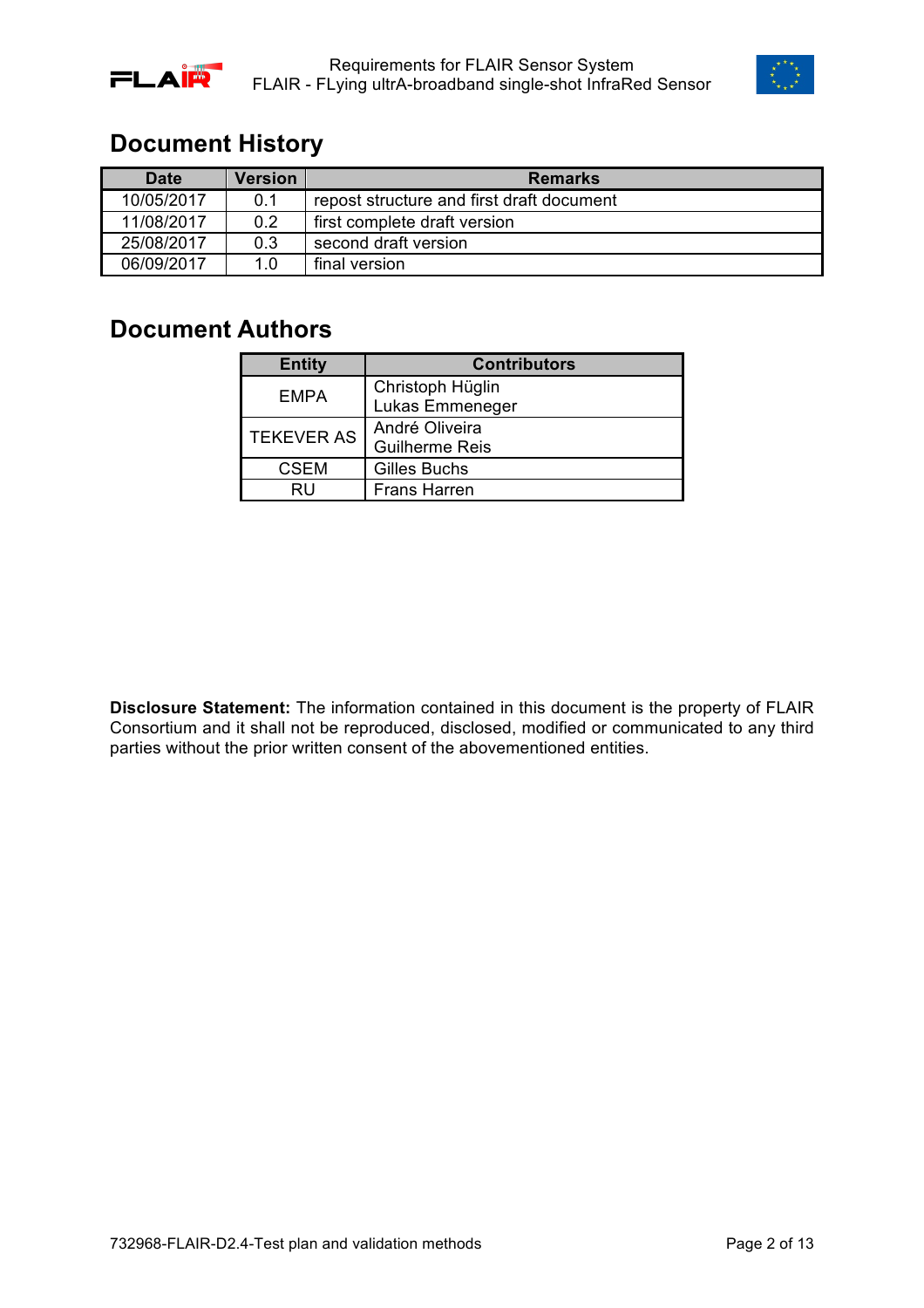



### **Executive Summary**

Deliverable 2.4 contains the information regarding the final test and validation procedures to be implemented in WP4, WP5 and WP6. This document presents a description of the test and validation activities to be performed in the scope of project FLAIR. The consortium plans to execute the FLAIR tests over three phases. These phases of test are described in the document and summarized here:

- Phase 1 will consist of characterizing the performance of the spectrometer in a laboratory environment;
- Phase 2 will comprise structural trials on the UAV to prepare for the sensor integration and motion tests with the sensor, verifying its operation in a moving vehicle;
- The last phase, phase 3, will consist of operational tests to be performed with the airborne prototype platform.

The testing procedures mentioned herein are described in general terms as this document is more concerned with the testing approach rather than with the actual tests. The reasoning behind this is that at this moment of the project, there are simply too many unknowns to adequately design final test setups and test conditions. The detailed definition and description of the test setups, test conditions, excitation inputs, expected outputs and success criteria will be the subject of subsequent work packages, namely WP4, WP5 and WP6. The content of this report is therefore focused on the initial identification of the main tests the consortium will pursue to validate the FLAIR sensor and concept and how the tests will be organized. The types of tests to carry out and parameters and characteristics and phenomena to measure are also described. Whenever possible the consortium already provides details on the test setups.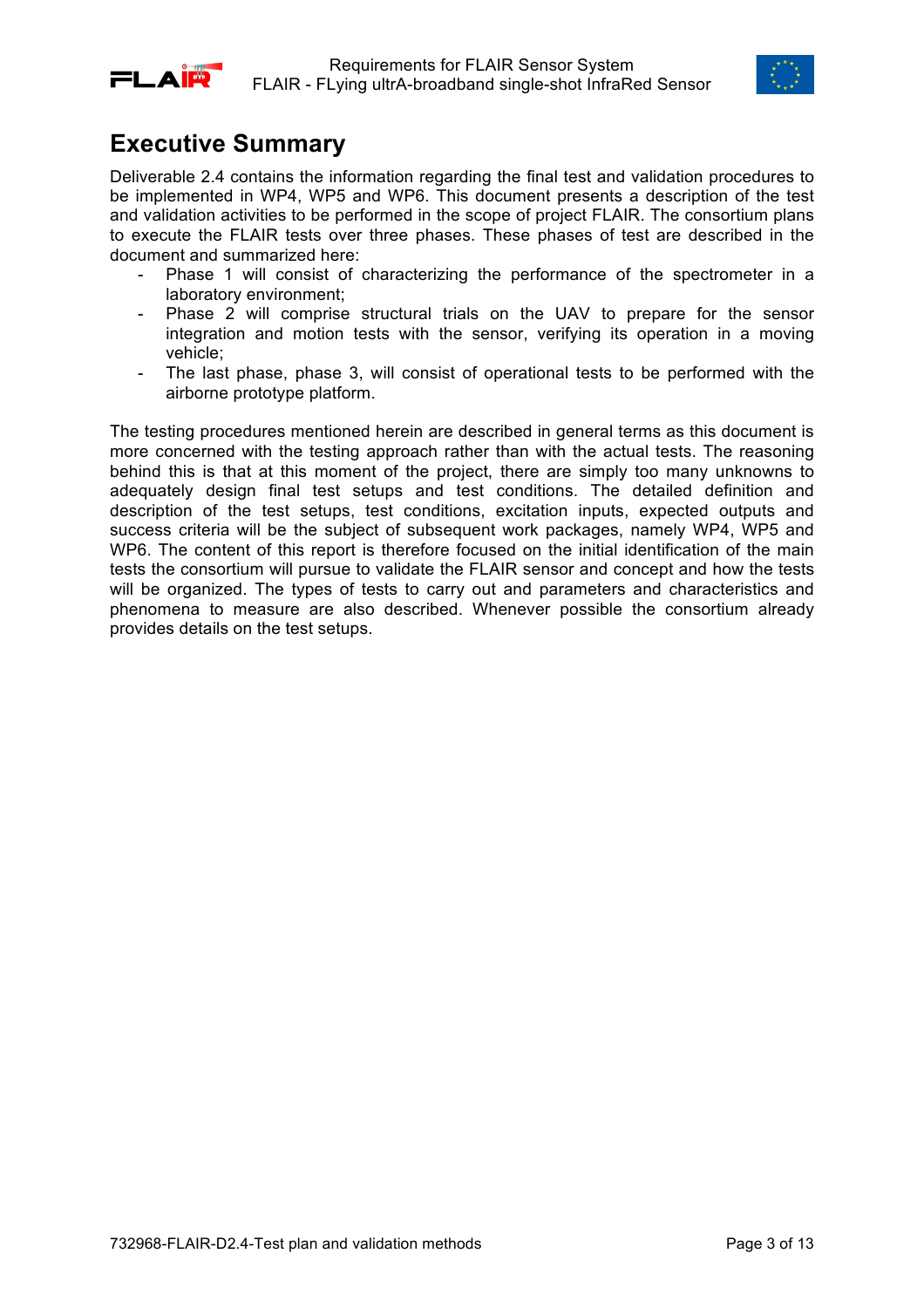



# **Table of Contents**

| 1            |                                           |    |
|--------------|-------------------------------------------|----|
| $\mathbf{2}$ |                                           |    |
|              | 2.1 Laboratory tests                      |    |
|              | 2.2 Field tests                           |    |
| 3            |                                           |    |
|              | 3.1 Characterization of the prototype     | 8  |
| 4            |                                           |    |
|              | 4.1 Sensor integration                    | 9  |
|              | 4.2 Gas inlet system and mechanical tests | 10 |
| 5            |                                           |    |
| 6            |                                           |    |
|              |                                           |    |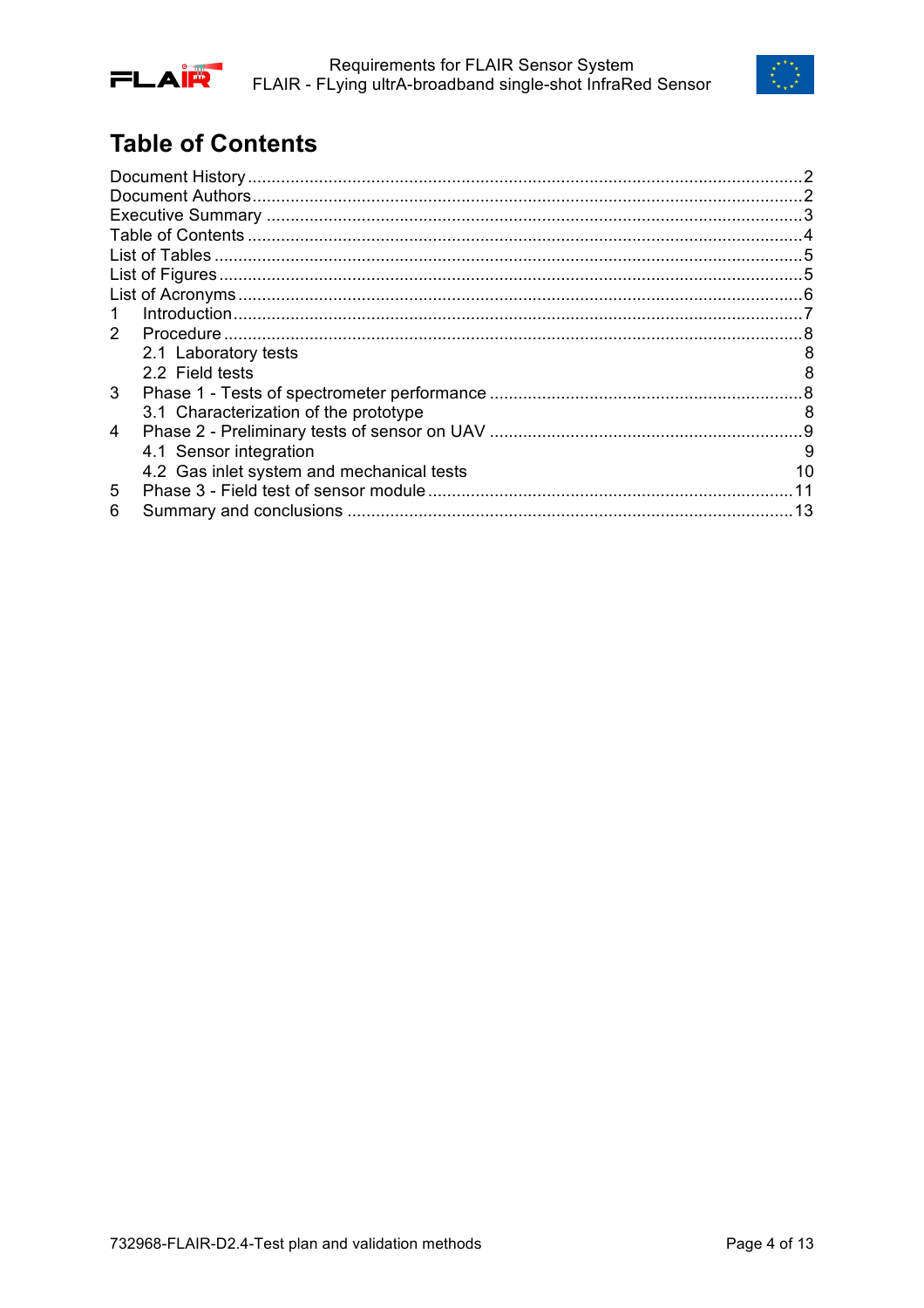

Requirements for FLAIR Sensor System FLAIR - FLying ultrA-broadband single-shot InfraRed Sensor



### **List of Tables**

# **List of Figures**

Figure 1 - Flight trajectories for the final test of the FLAIR system and demonstration..........12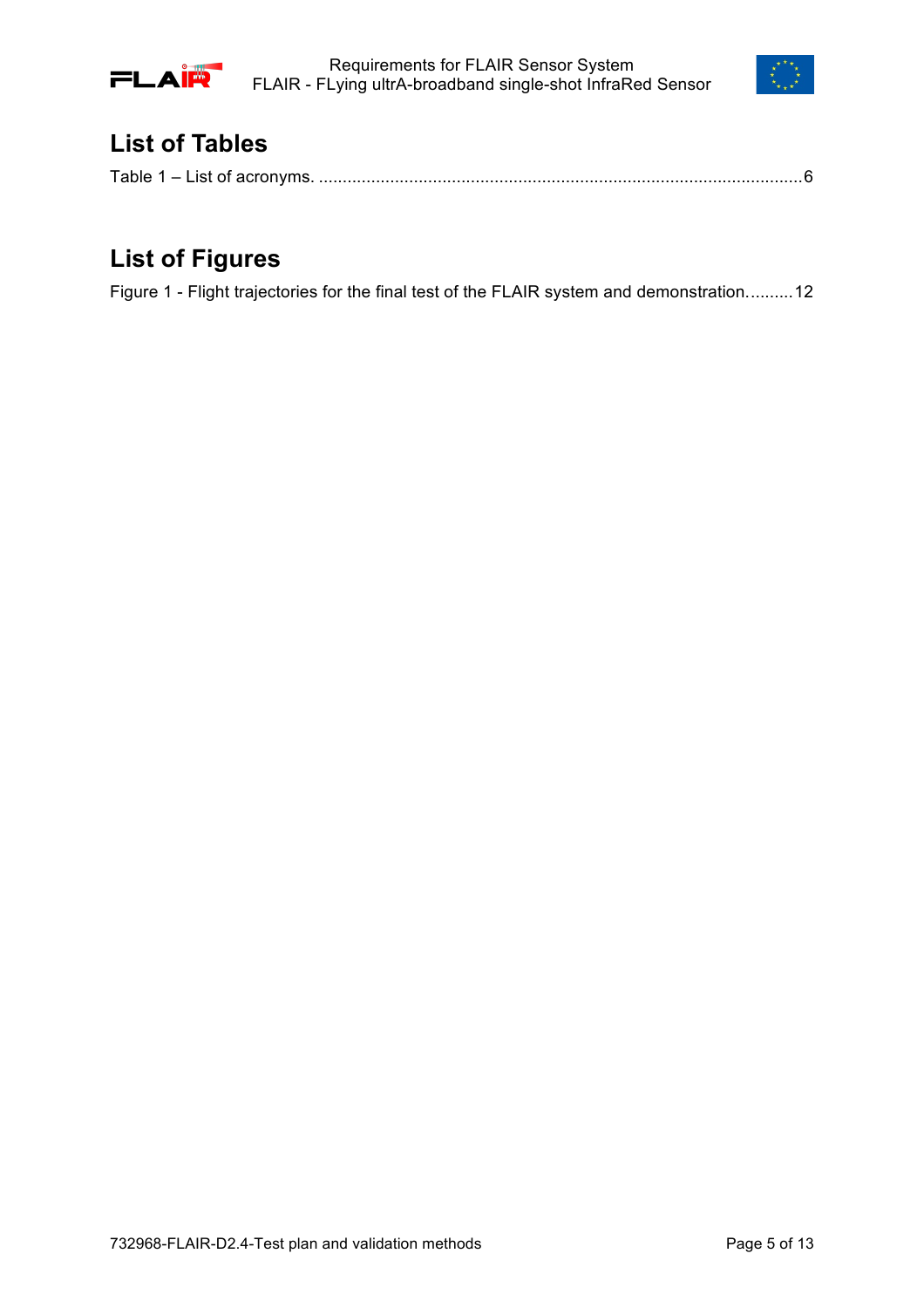



# **List of Acronyms**

| Acronym     | <b>Meaning</b>                      |
|-------------|-------------------------------------|
| <b>ANSP</b> | Air Navigation Service Provider     |
| <b>OFAC</b> | Office Fédéral de l'Aviation Civile |
| Ppmv        | Parts per million by volume         |
| <b>TRL</b>  | <b>Technology Readiness Level</b>   |
| <b>UAV</b>  | Unmanned Aerial Vehicle             |

**Table 1 – List of acronyms.**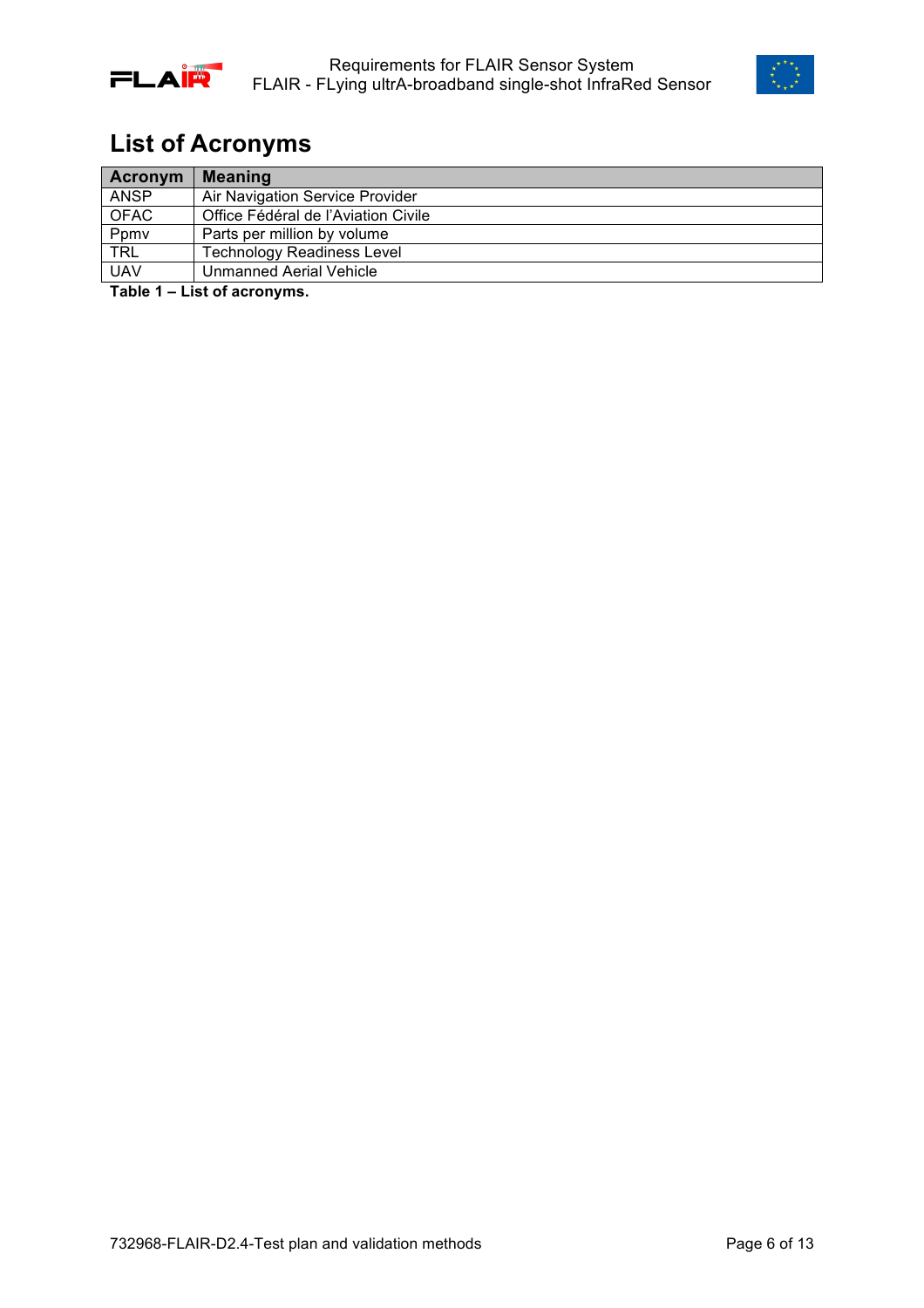



## **1 Introduction**

Task 2.4 of FLAIR is dedicated to the definition of the tests and evaluation methods for the developed sensor and for the aerial platform it will be integrated in. The careful planning of all the relevant tests and performance evaluation methods ensures the full functionality of the FLAIR sensor system. This document reports upon the work performed within Task 2.4. The reader should note that the detailed definition and description of the test setups, test conditions, excitation inputs, expected outputs and success criteria will be the subject of subsequent work packages, namely WP4, WP5 and WP6. The reasoning behind this is that at this moment of the project, there are simply too many unknowns to adequately design final test setups and test conditions. Rather, the content of this report is focused on the initial identification of the main tests the consortium will pursue to validate the FLAIR sensor and concept and how the tests will be organized. The types of tests to carry out and parameters and characteristics and phenomena to measure are also described. Whenever possible the consortium already provides details on the test setups.

In agreement with the work plan of FLAIR, the tests and evaluation methods as defined in Task 2.4 can be subdivided into three phases:

- 1. Based on the preparatory investigations in WP3 (Laboratory Spectroscopy) and the development and assembly of the various subsystem elements of the sensor module within WP4, the vital functionality of the developed sensor prototype is tested (T4.8).
- 2. In a second phase, the sensor prototype will be fitted to the UAV and the functionality of all interfaces, data storage and transmission, as well as the influence of motion and vibration on the sensor performance is tested in controlled environments (T5.1 and T5.2).
- 3. Finally, tests will be performed to characterize the prototype sensor module under real conditions through fixed measurements on the roof of an air quality measurement station next to the air inlet of reference instruments. In addition, the functionality of the complete FLAIR sensor system will be evaluated during a well-defined test flight (T6.1). The main goal of this testing phase is to ensure that all subsystems of the FLAIR sensor are working properly and as expected. The test flight within T6.1 will also serve as a preparation for the demonstration in T6.2. Several arrangements for T6.2 in terms of logistics (e.g. location, duration, how to transport the prototype, etc…), issuing invitations, obtaining flight authorizations and tasking necessary personnel to carry out the demonstration will be required and some of these can already take place when setting up and executing the tests of T6.1 (e.g. flight authorizations).

It might be necessary to iterate between the three above phases due to modifications and optimization of the sensor module and the airborne platform in order to achieve the highest performance of the FLAIR sensor system. The phases 1-3 are described in detail in sections 3 to 5.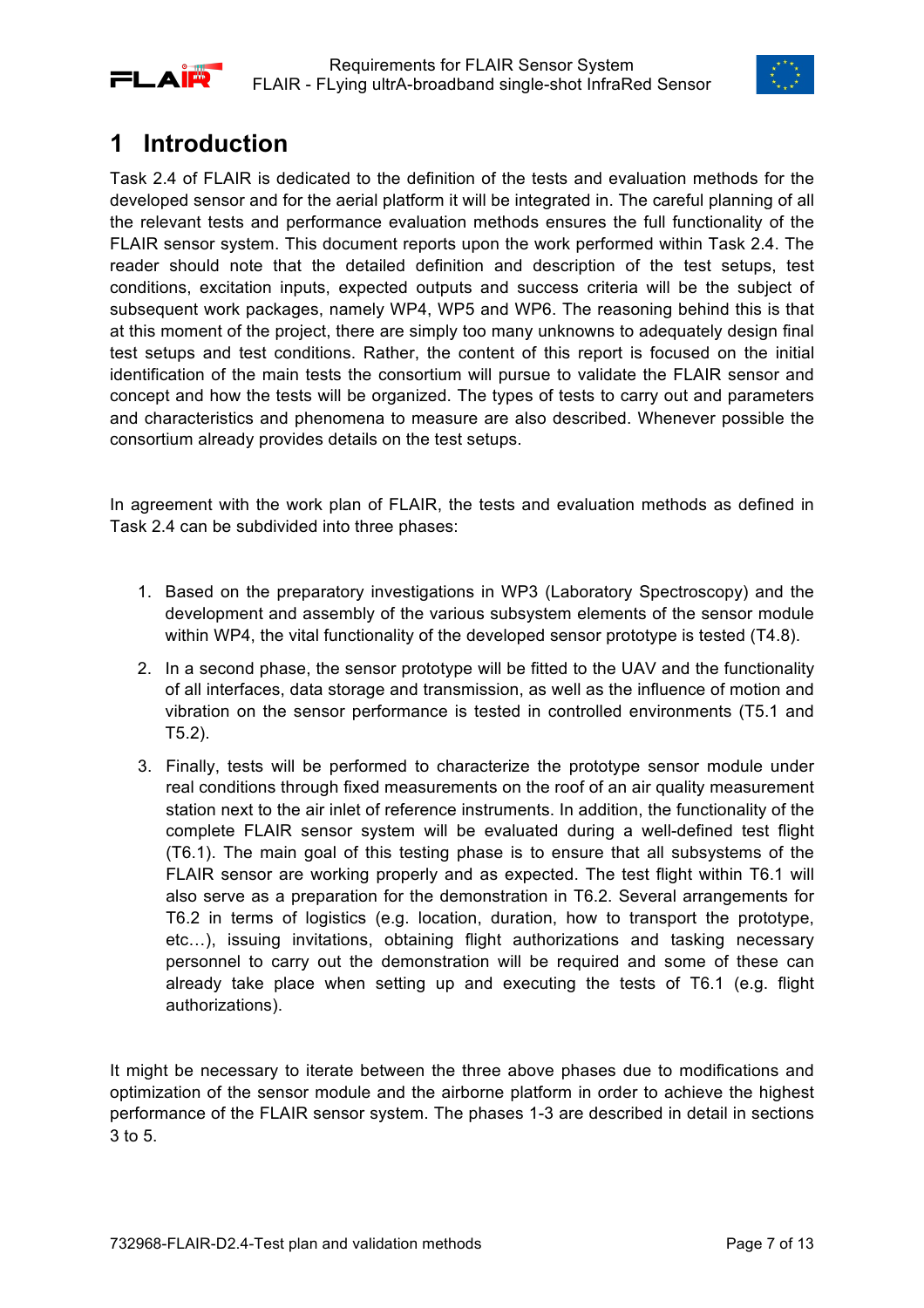



## **2 Procedure**

This report was written by the participants listed in the table above under the lead of EMPA. More specifically, the following steps were taken:

- establishment of the structure and first report draft (10.05.2017)
- teleconference (14.07.2017)
- input from all participants received (10.08.2017)
- second report draft completed (18.08.2017)
- final feedback from all participants (25.08.2017)
- final report completed (06.09.2017)

### **2.1 Laboratory tests**

The tests of the FLAIR system in a laboratory environment include

- 1. Preliminary tests of the standalone sensor at integration stage (corresponds to Task 4.8). These tests are detailed in section 3.1 below.
- 2. Preliminary tests of the sensor mounted on the UAV, including all interfaces (corresponds to Task 5.2). These tests correspond to phase 2 and are detailed in section 4 below.

### *2.2 Field tests*

The field tests of FLAIR correspond to the  $3<sup>rd</sup>$  phase of testing and are described in section 5.

### **3 Phase 1 - Tests of spectrometer performance**

The FLAIR system consisting of a 2D spectrometer sensor mounted on a UAV will be tested and characterized at different stages first in a laboratory environment and second during field tests.

### *3.1 Characterization of the prototype*

Within WP3, missing and needed spectroscopic parameters are determined through test measurements using laboratory-style setups. The results of these laboratory tests will feed into the definite design of the sensor system to be built in WP4.

The vital functionalities of the sensor prototype built in WP4 and operating in the spectral window from 2-5  $\mu$ m will be tested at CSEM laboratories through a series of testing routines first without any gas absorption. These tests will mainly focus on checking the good operation of the standalone sensor powered by the same power supply unit, or equivalent, available on the UAV as well as the control computer (see deliverable D2.3) such as:

- Power interfaces, current and voltages stability and inrush current performance tests.
- Communication tests between the control computer and all the subsystems (interfaces check), including data storage and processing algorithm.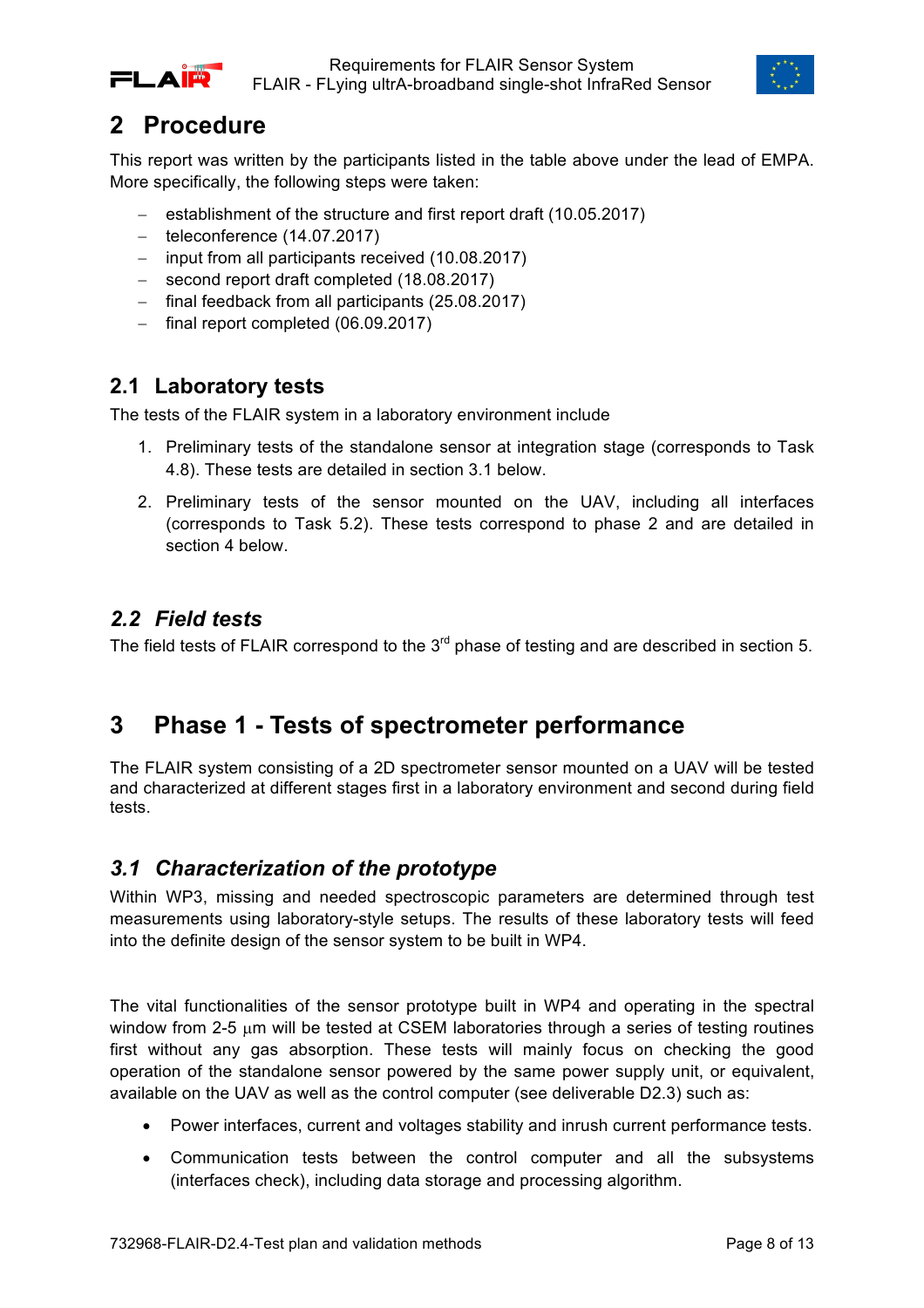



- Temperature stabilization tests using a thermal chamber
- Potentially vibration tests

Then, the resolution of the instrument will be tested with single species such as  $CO<sub>2</sub>$ , CH<sub>4</sub>, CO,  $O_3$ , NH<sub>3</sub> and/or HCl at high concentration, possibly as a function of pressure in the multipass cell. The effects of water vapour absorption as a function of the multi-pass cell mirror's tunable temperature will be tested as well. Preliminary tests at high pressure with reference cells filled with CO2 and NH3 can be done at CSEM.

In a second phase, the sensitivity of the sensor will be assessed at RU laboratories.

- The RU will connect the sensor to diluted mixtures of gases for  $CO<sub>2</sub>$ , CO, methane and HCN. Premixed, certified bottles with typical ppmv mixtures of that specific gas in nitrogen will be used.
- The pressure dependence within the absorption cell will be evaluated for the detectivity of specific gases. Due to the flying conditions, the air flow speed will change and as such also dynamic flow pressure fluctuations will exist.
- Dilution experiments will be performed down to the low ppb volume mixing ratio to test the linearity of the sensor with the applied gas concentration and to determine the detection limit for that gas.
- Spectroscopic interference will be investigated with other gases (especially water vapor), and the memory effect of the sensor will be tested.
- In an environmental climate room, temperature changes will be applied to the sensor to test the sensor's performance in changing temperature conditions.

In both resolution and sensitivity test protocols, a gas inlet system (provided by TEK-AS) similar to the one that will be implemented on the UAV nacelle (see deliverable D2.3) will be used and tested at different flow rates.

Tests within the second window at 8-12 μm will be performed independently on a lower TRL setup, using the same procedure as described above.

### **4 Phase 2 - Preliminary tests of sensor on UAV**

The vital functionalities of the integrated sensor prototype fitted to the UAV will be tested at TEK-AS premises. In these tests, the following fundamental behavior of the UAV/sensor assembly will be surveyed.

#### *4.1 Sensor integration*

This initial test and validation phase will be focused on the structural evaluation of the UAV's cargo bay and its adaptation to host the sensor module. The objective of this series of trials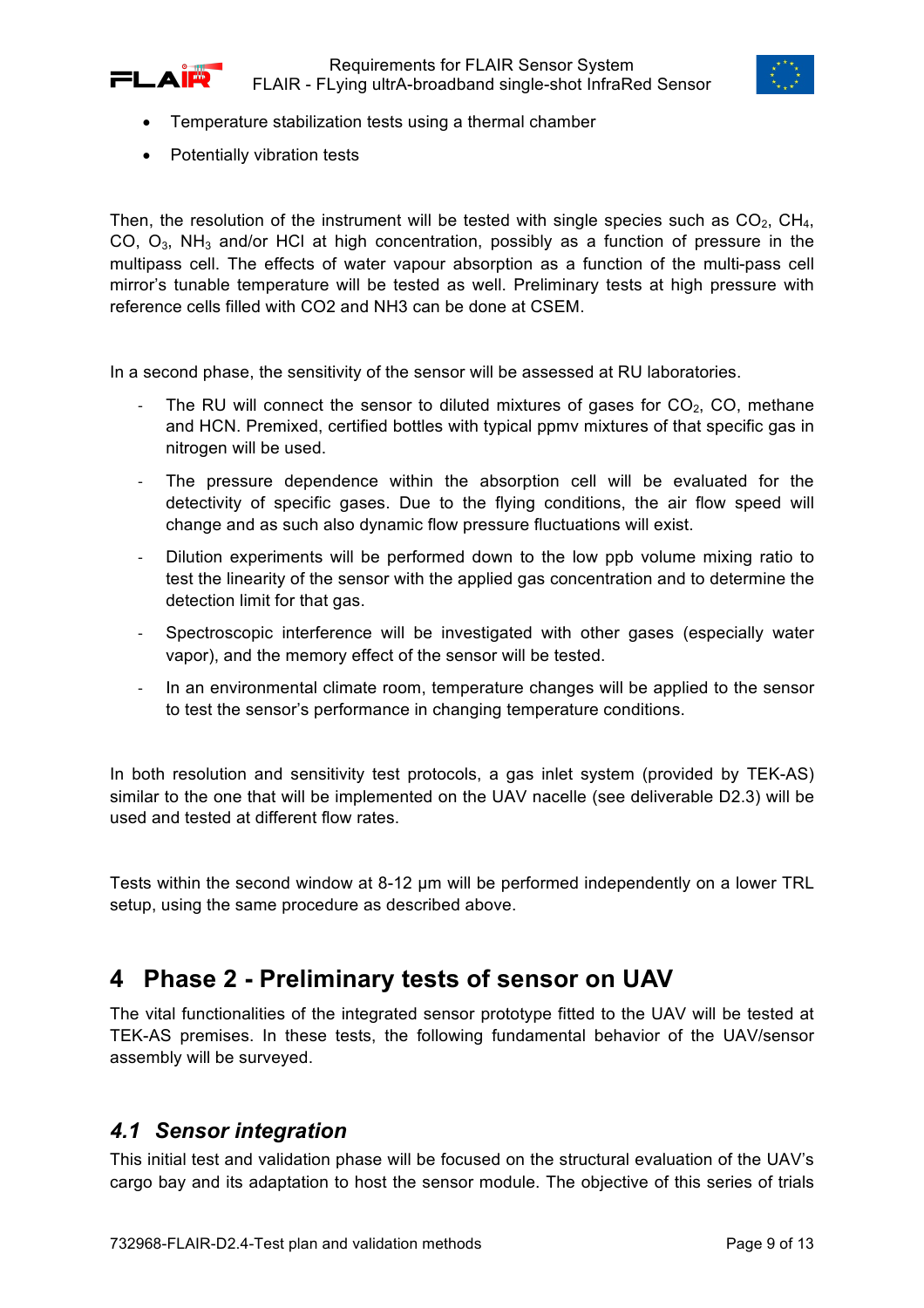



is to verify that the modifications performed on the UAV will enable a smooth integration of the two systems. Furthermore, it will also be necessary to validate the electronic and electric interface between the two systems. These trials will guarantee that the sensor module can be safely powered by the aircraft during the complete time of the mission. Besides the power evaluation, it must also be certified that the aircraft can communicate with the sensor module, enabling the correct reception of data from the sensor, storage and transmission to the ground. On the other hand, it is crucial to verify the transmission of commands from the ground to the sensor.

The first few tests of this phase can be initiated as soon as a final design is achieved in WP4 for the size and weight of the sensor module. With this information, it will be possible to produce a dummy sensor module which will have the volume, mass and mechanical interface characteristics of the final sensor. This dummy module will be used to test the fitting of the sensor inside the modified cargo bay of the aircraft by testing the mechanical assembly of the dummy module in the UAV. The notches that will hold the sensor in position inside the aircraft will also be tested. This enables the verification of the sizing and mechanical tolerances between the sensor module and the aircraft's cargo bay.

Besides, the above mentioned dummy module will be used to test the aircraft's centre of mass variation with the sensor assembled, as well as all the inertial characteristics of the aerial platform, potentially enabling aerodynamic tests, if considered relevant.

The performed tests include the validation of the sensor's electric and electronic interface with the aircraft (T4.8 and T5.1). The sensor electronic connections will be tested, assuring that all the physical connections are compatible and also that the electronic protocols for data transfers are in accordance. Furthermore, the transmission of data will be tested. The test measurements will verify

- the correct reception of data from the sensor, storage and transmission to the ground
- the aircraft's communication with the sensor module
- the transmission of the data gathered by the sensor to the ground station
- the transmission of commands from the ground station to the aircraft and to the sensor.

#### *4.2 Gas inlet system and mechanical tests*

A further suite of tests will target the investigation of the behavior of the designed gas handling or gas inlet system (T4.3) as well as the performance of the FLAIR sensor when operated under mechanical stress. The objectives of this test phase are to verify if the sensor's nominal operation is maintained when the sensor is in motion relative to the air and under a vibration load caused by the aircraft's engine as well as the flight environment.

Firstly, the sensor will be tested in motion. This procedure will consist on assembling the sensor on top of a road vehicle in order to subject the sensor to airflows with the same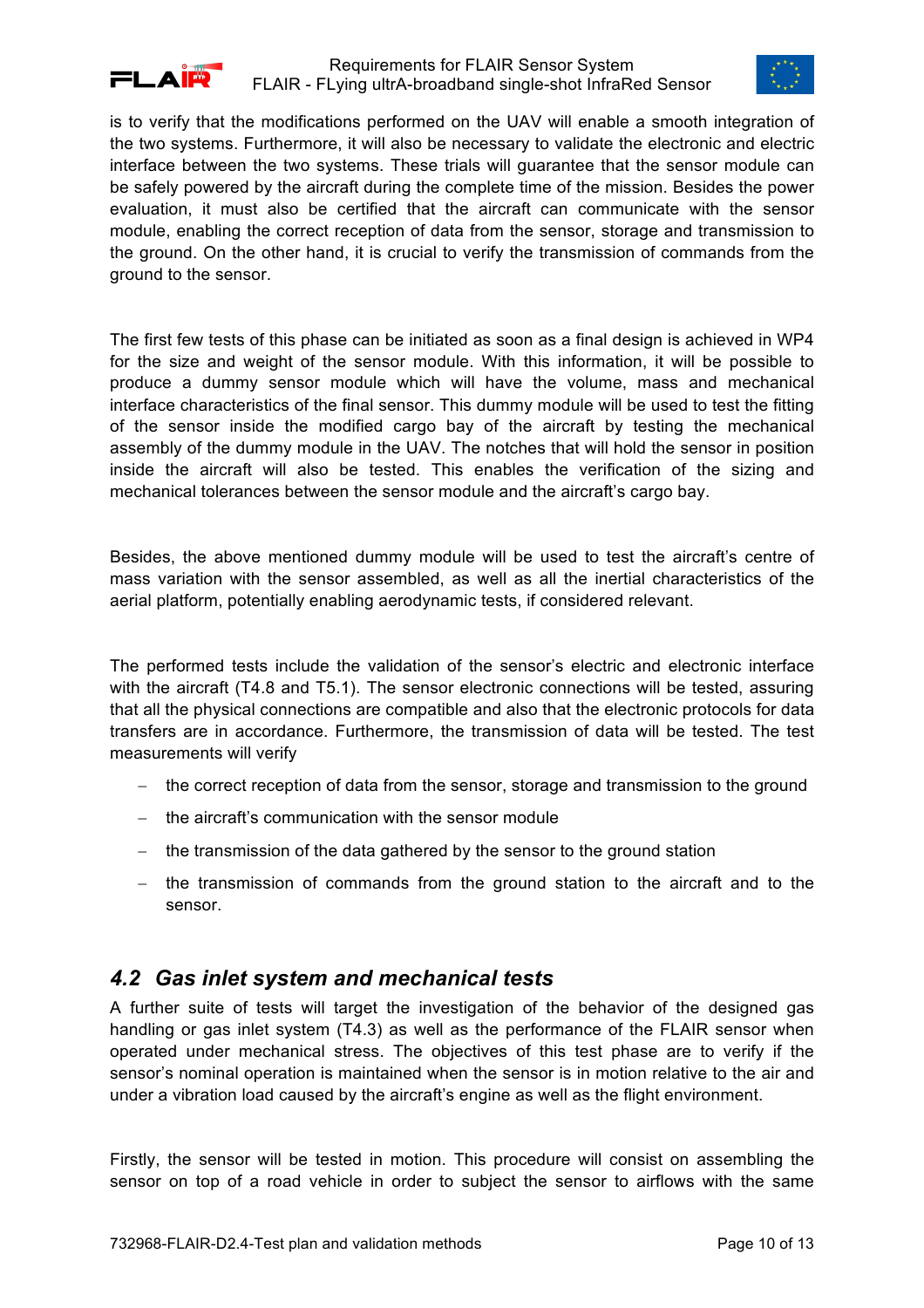



velocity of the aircraft in flight, *i*.*e*. about 90 km/h. This test will simulate the effects of moving air near the sensor inlet. The objective of this trial is to verify the correct measurement of the air pollutants even with an air flow in the sensor inlet. In case this test measurements lead to unsatisfactory results, the gas inlet will be re-designed accordingly.

After the final sensor has been correctly assembled in the UAV's cargo bay in T5.2, the operation of the sensor, including data gathering and transmission, will be tested on the ground with the aircraft's engine in operation. This test will enable the verification of the influence of the vibration of the engine on the operation of the sensor. From this test it will be possible to validate if the sensor is subjected to noise, loss of accuracy or precision, as well as if the vibration produced by the engine will have a damaging effect on any of the sensor's components.

### **5 Phase 3 - Field test of sensor module**

The FLAIR sensor system will be operated at the sensor test facility on the roof of the suburban air quality monitoring station on the premise of EMPA in Dübendorf. It will be run for several days next to the inlet of high precision reference instruments. These parallel measurements are used for the determination of the sensitivity and the measurement uncertainties of the FLAIR sensor system for the identified target gas species  $(CO<sub>2</sub>, CH<sub>4</sub>, CO)$ and  $O_3$ , see FLAIR Deliverable 2.1) under real world conditions.

Beside the FLAIR sensor system, the particle sensors that will additionally be mounted on the UAV for the demonstration measurements in WP6 will be tested and characterized through field measurements at the sensor test facility in Dübendorf, where reference particle instruments are available.

The third and last phase of tests and validation procedures will consist of operational flights with the full system assembled. The objective of this test phase 3 is to validate the system and all the components developed and modified within the scope of Project FLAIR. The detailed examination and validation activities to be performed will have as a final objective to assure that the system meets the requirements defined within the project (outputs from WP2).

This series of tests will be performed in Switzerland in the surroundings of Beromünster tall tower. At the tall tower atmospheric research site in Beromünster, precise measurements of atmospheric trace gases are available from different heights (12m, 45m, 72m, 132m and 212m above ground).

The complete assembled system will be operated in the airspace near the tower in order to measure the pollutants present. The objective of the test will be to gather data from various points surrounding the tower, in order to compare the measurements obtained with the UAV with the measurements from the reference instruments on the tower.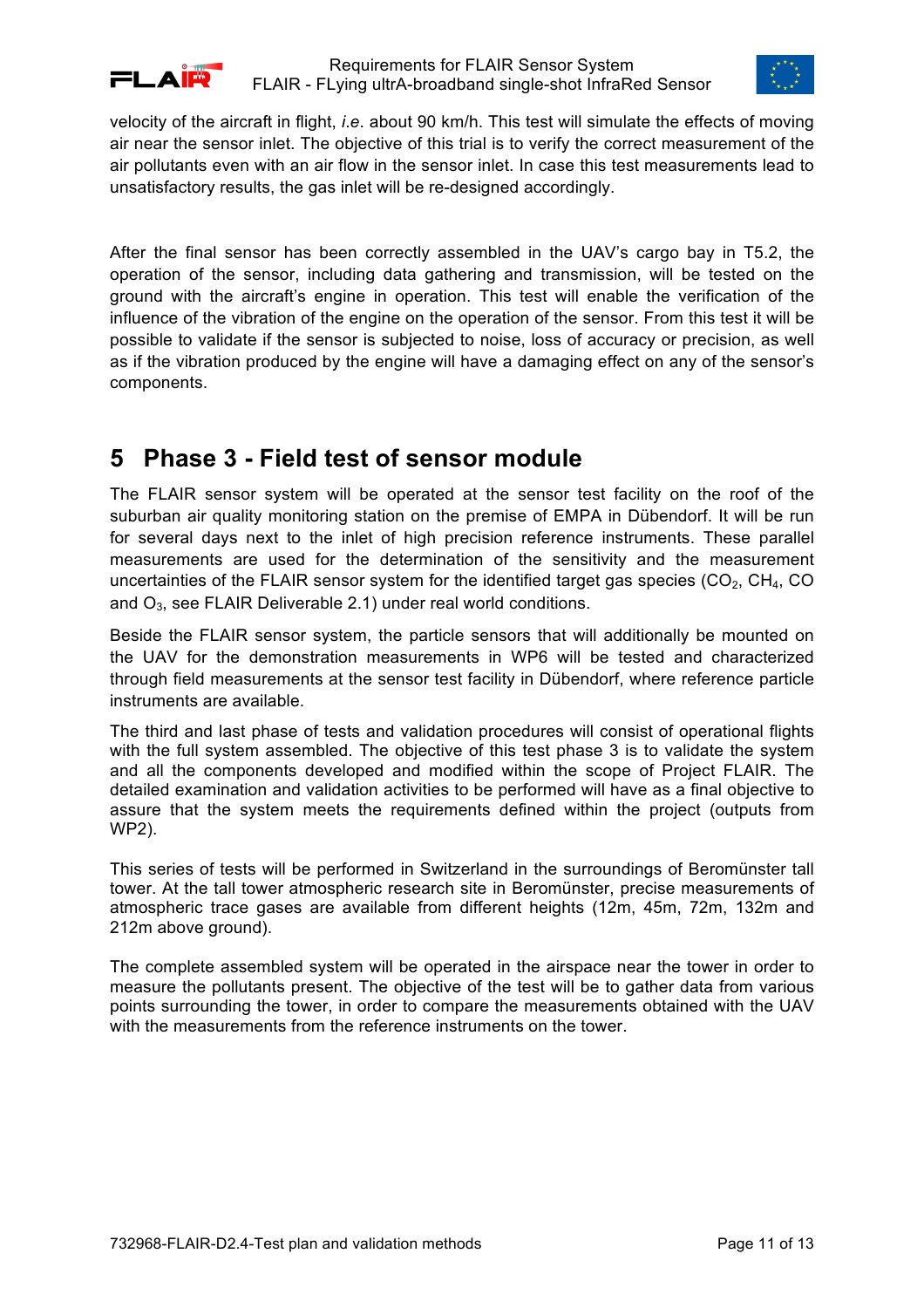





**Figure 1 - Flight trajectories for the final test of the FLAIR system and demonstration.**

The flight profile for this test is shown schematically in Figure 1. Depicted in the mentioned figure are the various concentric flight trajectories that the aircraft equipped with the FLAIR sensor will perform (in red) around the Beromünster tall tower. The flight plan is to follow a circular horizontal trajectory concentric on the tower gathering data in various points along the circle. Several trajectories will be performed, varying the altitude of the circle plane and the circle radius, from one circle to another.

The sensor will be operated during the circular portion of the flight path, leaving it on standby mode during the transfers between each circumference. This method for operating the sensor will be more power efficient and, consequently, will allow for longer flights. After the data gathering operations, a spectrum of chemical species of pollutants will be analysed for each point of the trajectory, calculated with the GPS information from the aircraft. This data will then be compared with the data from the tower in order to evaluate the correct operation of the system.

The frequency at which the air is being measured by the sensor, the number of horizontal circumferences, and the variation of the radius of each circumference, are variables that will be defined depending on the weather conditions (mainly wind intensity and direction) and pollutant concentration during the day of the test.

This test phase will also serve as a demonstration for the system developed in the scope of Project FLAIR. A second campaign near the Nabel highway area is also considered and will follow a similar approach. Its execution will depend on obtaining the required authorizations from the Swiss national authorities. The flight trajectories will be proposed in detail after the first meetings with the Swiss aviation authorities take place, but it's possible already to estimate that the UAV will probably fly "S" of increasing length perpendicular to the highway taking measurements that allow the preparation of a profile of measurements with distance to the highway at various altitudes. Furthermore, all the flight activities will be performed in coordination with the Swiss ANSP (Aerial Navigation Service Provider) and validation of the Swiss federal office for civil aviation - Office Fédéral de l'Aviation Civile (OFAC).